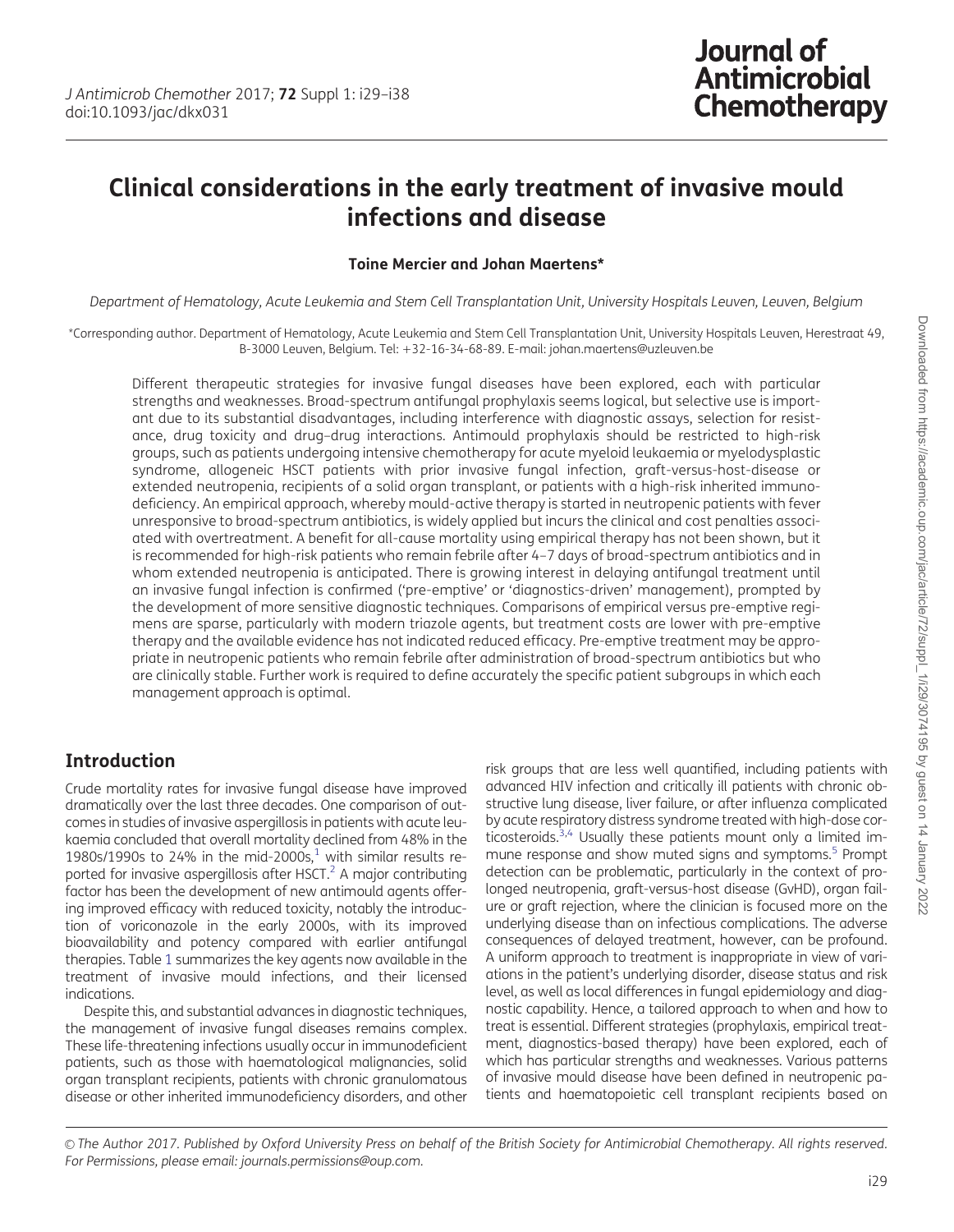| Drug (brand name)                                              | Europe                                                                                                                                                                                                                                                                                                                                                    | <b>USA</b>                                                                                                                                                                                                                  |
|----------------------------------------------------------------|-----------------------------------------------------------------------------------------------------------------------------------------------------------------------------------------------------------------------------------------------------------------------------------------------------------------------------------------------------------|-----------------------------------------------------------------------------------------------------------------------------------------------------------------------------------------------------------------------------|
| Amphotericin B deoxycholate<br>(Fungizone®)                    | • Treatment of potentially life-threatening fungal in-<br>fections including aspergillosis and mucormycosis                                                                                                                                                                                                                                               | • As for Europe                                                                                                                                                                                                             |
| Liposomal amphotericin B<br>(L-AmB) (Ambisome <sup>®</sup> )   | • Treatment of severe systemic and/or deep mycoses<br>(including aspergillosis and mucormycosis)<br>• Empirical treatment for presumed fungal infections                                                                                                                                                                                                  | • Treatment of patients with Aspergillus species re-<br>fractory to amphotericin B deoxycholate, or in pa-<br>tients where renal impairment or unacceptable<br>toxicity precludes the use of amphotericin B<br>deoxycholate |
|                                                                |                                                                                                                                                                                                                                                                                                                                                           | • Empirical therapy for presumed fungal infection                                                                                                                                                                           |
| Amphotericin B lipid complex<br>(ABLC) (Abelcet <sup>®</sup> ) | • Second-line treatment of severe systemic fungal in-<br>fections in patients who have not responded to con-<br>ventional amphotericin B or other systemic<br>antifungal agents, in those who have renal impair-<br>ment or other contraindications to conventional<br>amphotericin B, or in patients who have developed<br>amphotericin B nephrotoxicity | • Treatment of invasive fungal infections in patients<br>who are refractory to, or intolerant of, conventional<br>amphotericin B therapy                                                                                    |
| Voriconazole (Vfend®)                                          | • Prophylaxis of fungal infections in high-risk bone<br>marrow transplant recipients<br>• Treatment for invasive aspergillosis<br>• Treatment of serious infections caused by<br>Scedosporium apiospermum and Fusarium species<br>in patients intolerant of, or refractory to, other<br>therapies                                                         | • Treatment for invasive aspergillosis<br>• Treatment of serious infections caused by<br>Scedosporium apiospermum and Fusarium species<br>in patients intolerant of, or refractory to, other<br>therapies                   |
| Posaconazole (Noxafil®,<br>Posanol <sup>®</sup> )              | • Prophylaxis of invasive fungal infections<br>• Treatment of invasive aspergillosis or fusariosis in<br>patients who are intolerant of, or refractory to,<br>other antifungal agents                                                                                                                                                                     | • Prophylaxis of invasive Aspergillus<br>• Treatment of invasive aspergillosis or fusariosis in<br>patients who are intolerant of, or refractory to,<br>other antifungal agents                                             |
| Itraconazole (Sporanox <sup>®</sup> ,<br>$Onmel^(8)$           | • Treatment of invasive aspergillosis when first-line<br>therapy is inappropriate or has proved ineffective                                                                                                                                                                                                                                               | • Prophylaxis of invasive Aspergillus                                                                                                                                                                                       |
| Isavuconazole (Cresemba®)                                      | • Treatment of invasive aspergillosis                                                                                                                                                                                                                                                                                                                     | • Treatment of invasive aspergillosis                                                                                                                                                                                       |
|                                                                | • Treatment of mucormycosis if amphotericin B is<br>inappropriate                                                                                                                                                                                                                                                                                         | • Treatment of invasive mucormycosis                                                                                                                                                                                        |
| Caspofungin (Cancidas <sup>®</sup> )                           | • Treatment of invasive aspergillosis in patients who<br>are refractory to, or intolerant of, amphotericin B,<br>lipid formulations of amphotericin B and/or<br>itraconazole<br>• Empirical therapy for presumed fungal infections<br>(e.g. Aspergillus)                                                                                                  | • Treatment of invasive aspergillosis in patients who<br>are refractory to, or intolerant of, other therapies<br>• Empirical therapy for presumed fungal infections                                                         |

<span id="page-1-0"></span>Table 1. Overview of indications for key drugs in the management of invasive mould infections

For details, refer to prescribing information.

clinical symptoms, radiological findings and mycological results, and in theory the different strategies can be assigned accordingly (Figure [1](#page-2-0))[.6](#page-8-0) Recent years have seen a shift towards the more closely directed use of antimould intervention as diagnostic resources have become more widely available, but wide differences in practice remain and intense debate continues regarding the optimal approach. Importantly, these strategies have mainly been explored and validated in neutropenic patients and cannot be uniformly applied to other at-risk groups, including solid organ transplant recipients and critically ill patients. Indeed, these latter groups frequently present with less-specific radiological findings, $7/2$ and non-culture-based microbiological tests perform less well in these non-neutropenic populations.<sup>8</sup>

# Defining risk

Decisions regarding antifungal prophylaxis or empirical antifungal therapy require an assessment of the patient's risk for invasive fungal disease. 'High risk' is imperfectly defined in this setting, but it has been proposed that subpopulations with  $>10\%$  incidence of invasive fungal disease fall into this cat-egory.<sup>[9](#page-8-0)</sup> The Infectious Diseases Society of America points out that patients are widely considered to be at high risk if they have prolonged and profound neutropenia (absolute neutrophil count  $\leq$ 100 cells/mm<sup>3</sup> expected to last >7 days) following cytotoxic chemotherapy, or if they have significant comorbidity, including hypotension, pneumonia, new-onset abdominal pain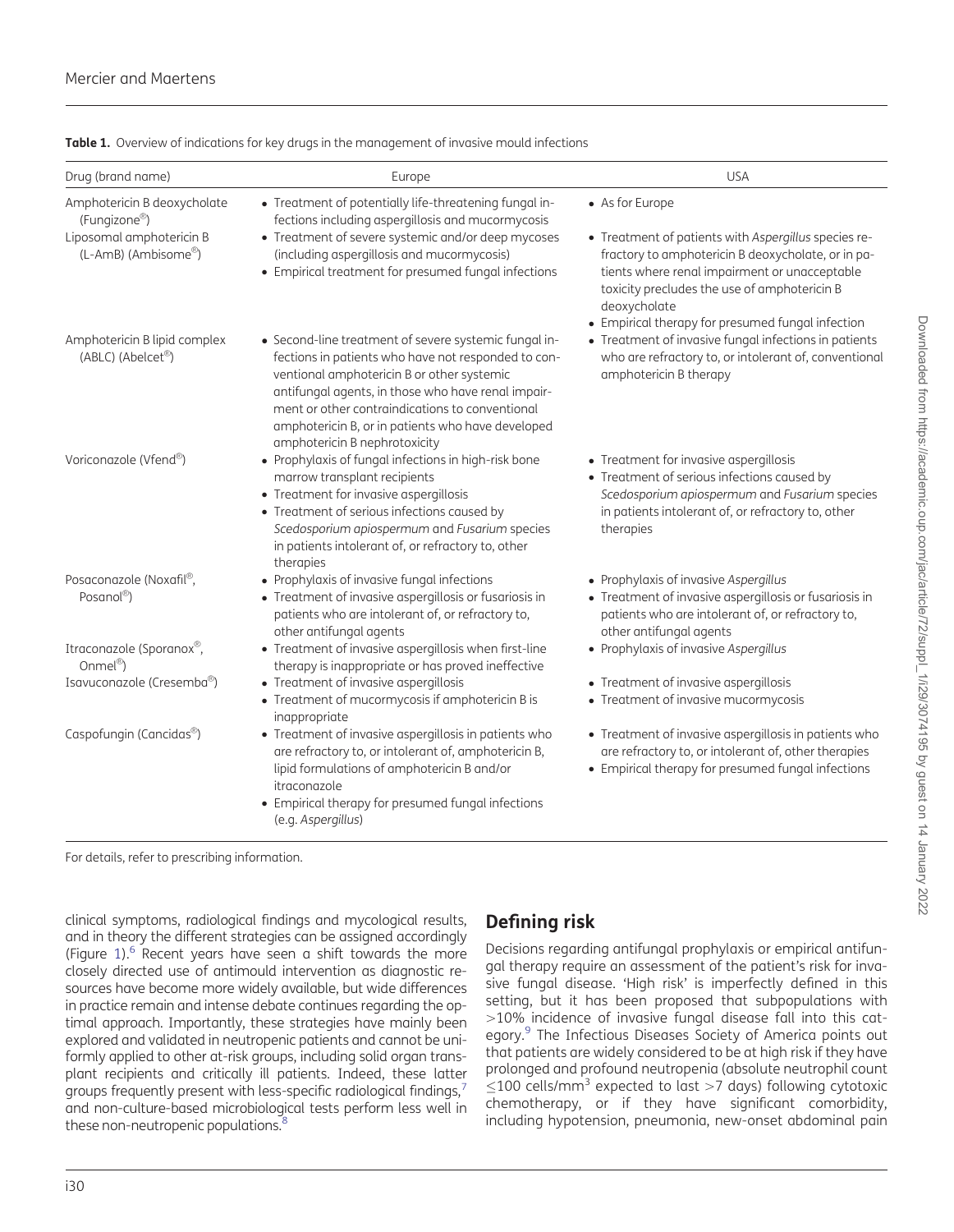<span id="page-2-0"></span>

|                                              | Prophylaxis              | <b>Empirical</b>                     | Diagnostics-driven (pre-emptive)    |                                        |                                     | <b>Directed</b>                                                                                      |                                                        |
|----------------------------------------------|--------------------------|--------------------------------------|-------------------------------------|----------------------------------------|-------------------------------------|------------------------------------------------------------------------------------------------------|--------------------------------------------------------|
|                                              |                          |                                      | I                                   | II                                     | III                                 | <b>IV</b>                                                                                            |                                                        |
| Radiological<br>signs & clinical<br>symptoms | <b>No</b>                | Persistent<br>febrile<br>neutropenia | <b>No</b>                           | fulfilling the EORTC/<br>MSG criteria) | Clinical (any new infiltrate not    | Radiological signs on CT<br>lesions with or without a halo<br>sign, air-crescent sign,<br>or cavity) | (dense, well-circumscribed                             |
| <b>Mycology</b><br>results                   | Negative                 | Negative                             | Positive<br>biomarker<br>or culture | Negative                               | Positive<br>biomarker<br>or culture | Negative                                                                                             | Positive<br>biomarker or<br>micrososcopy<br>or culture |
| <b>Evidence of IFD</b>                       | <b>No</b>                | <b>No</b>                            | <b>No</b>                           | <b>No</b>                              | <b>No</b>                           | Yes                                                                                                  | Yes                                                    |
| <b>Evidence of IFI</b>                       | <b>No</b>                | <b>No</b>                            | Yes                                 | <b>No</b>                              | Yes                                 | <b>No</b>                                                                                            | Yes                                                    |
| <b>EORTC/MSG</b>                             | $\overline{\phantom{0}}$ |                                      | $\overline{\phantom{0}}$            | -                                      |                                     | Possible                                                                                             | Probable                                               |
| <b>Final diagnosis</b>                       | No IFD                   |                                      |                                     | IFD cannot be excluded                 |                                     | <b>IFD</b>                                                                                           |                                                        |

Figure 1. Patterns of IFD. (Adapted with permission from Maertens et al.<sup>[6](#page-8-0)</sup>) EORTC/MSG, European Organization for Research and Treatment of Cancer/Invasive Fungal Infections Cooperative Group and the National Institute of Allergy and Infectious Diseases Mycoses Study Group;<sup>5</sup> IFI, invasive fungal infection; IFD, invasive fungal disease.

or neurological changes.<sup>[10](#page-8-0)</sup> Low-risk patients include those in whom neutropenia is expected to be short-lived (no more than 7 days) and who have no or few morbidities. European guidelines on invasive fungal diseases in paediatric patients state that patients are at high risk if they have de novo or recurrent acute myeloid leukaemia, acute lymphatic leukaemia, GvHD after allogeneic HSCT, or admission to the ICU.[9](#page-8-0)

Based on the net state of immunosuppression, fungal exposure, genetic susceptibilities and organ function, patients can generally be stratified into high- and low-risk groups for invasive fungal disease, and risk-adapted antifungal strategies can be applied accordingly[.3](#page-8-0) Importantly, risk assessment is a dynamic process and patients may gradually move to a higher or lower risk category (e.g. patients initially considered low risk who have refractory disease and require intensive chemotherapy may become high-risk patients).<sup>11</sup>

# Prophylactic antifungal therapy

Prophylactic administration of broad-spectrum antifungal agents to lower the risk of invasive fungal disease seems logical in view of high mortality rates and the difficulty of ensuring early diagnosis. Universal prophylaxis, however, is inadvisable. The disadvantages of prophylaxis include interference with some diagnostic assays such as the galactomannan assay with the consequent risk for false-negative results, increased selection for resistance, drug toxicity and drug–drug interactions in this heavily medicated population, as well as the cost. Breakthrough infections can develop if the prophylactic agent has no activity against the invading fungal pathogen or if resistance has developed, or in particular

circumstances such as profound immunosuppression or low serum levels of the prophylactic drug. One multicentre French survey found that of 423 patients who developed invasive fungal disease during 2007–08, 44% had received prophylaxis.<sup>12</sup> Of note, the impact of antimould prophylaxis has been evaluated predominantly in high-risk haemato-oncological patients, with limited data (e.g. solid organ transplant recipients) or no data (e.g. complicated influenza or decompensated cirrhosis) for other risk groups.

### Clinical evidence

An early double-blind randomized trial of fluconazole prophylaxis in 356 patients undergoing bone marrow transplantation reported systemic fungal infections in 2.8% of fluconazole-treated patients versus 15.8% in the placebo arm ( $P < 0.001$ ), with fewer deaths related to fungal infections under fluconazole.<sup>13</sup> Recent randomized trials have generally compared different prophylactic agents against one another, but in 2008 Rijnders et  $al.14$  $al.14$  randomized 271 patients with haematological disease and neutropenia expected to last 10 days to prophylaxis with aerosolized liposomal amphotericin B (L-AmB) or inhaled placebo (both arms also received fluconazole to prevent invasive Candida infection). Assessed over a total of 407 neutropenic episodes, the active treatment group had a decreased rate of invasive pulmonary aspergillosis (Figure [2](#page-3-0)). Systemic reviews of randomized trials in patients with chemotherapy-induced neutropenia have confirmed that antifungal prophylaxis reduces the risk of invasive fungal infections versus untreated controls or placebo,<sup>[15](#page-8-0),[16](#page-8-0)</sup> with reduced mortality attributed to fungal infections.[15](#page-8-0) One analysis suggested that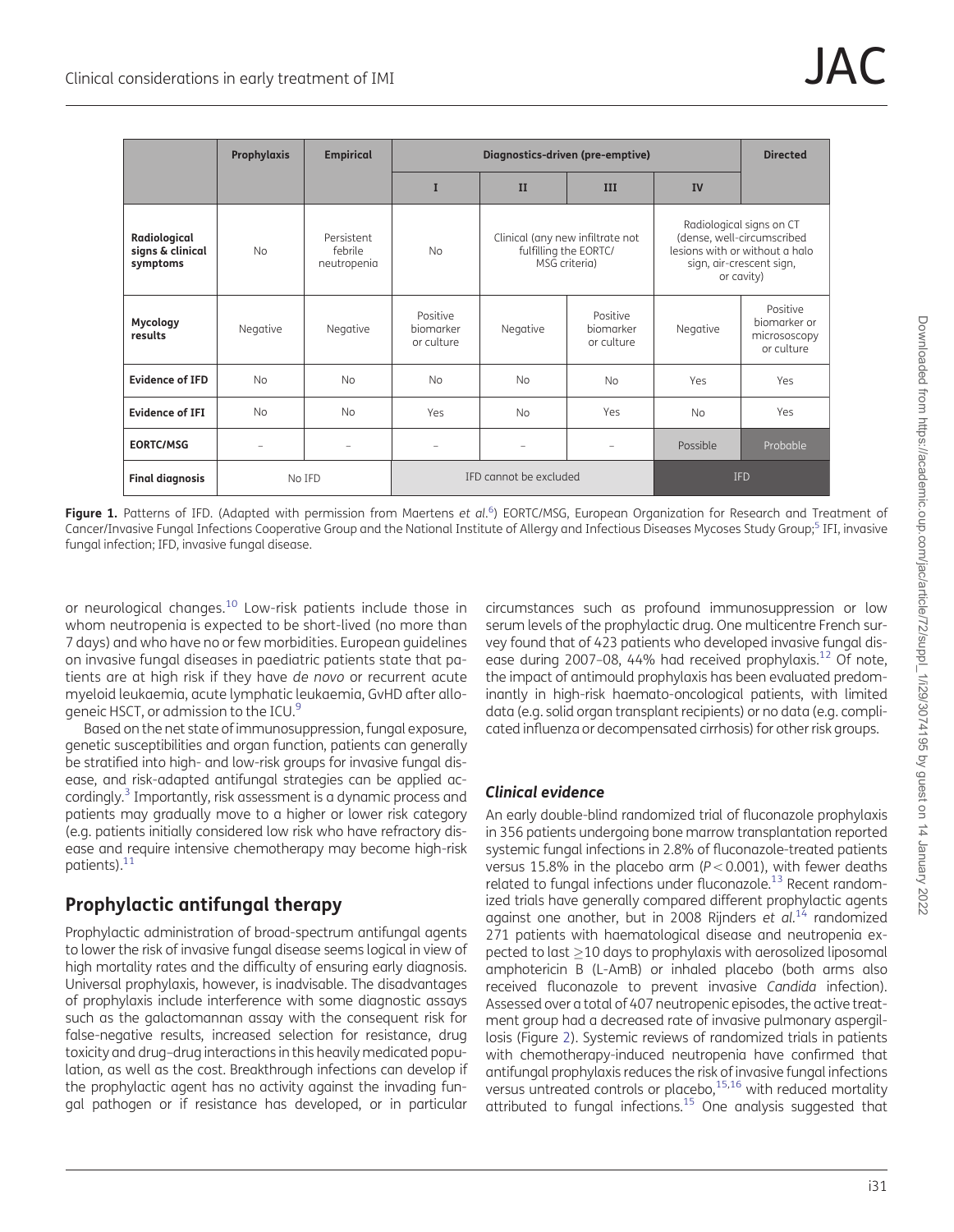<span id="page-3-0"></span>

Figure 2. Incidence of invasive pulmonary aspergillosis in patients with haematological disease and chemotherapy-induced neutropenia expected to last 10 days, randomized to prophylactic aerosolized L-AmB or placebo inhalation twice a week until the neutrophil count increased to > 300 cells/mm<sup>3</sup>. Reproduced with permission from Rijnders et al.<sup>[14](#page-8-0)</sup>

recipients of HSCT experienced the most marked benefit in terms of avoiding infections and infection-related deaths[.15](#page-8-0)

Randomized trials have compared the outcomes of prophylaxis with different antifungal agents in at-risk groups $17-20$  $17-20$  $17-20$  with the results indicating a better risk–benefit profile for mould-active triazoles versus fluconazole. Cornely et  $al$ .<sup>[17](#page-8-0)</sup> randomized 304 patients with acute myelogenous leukaemia or myelodysplastic syndrome and prolonged neutropenia to posaconazole or to fluconazole or itraconazole prophylaxis. The posaconazole group experienced a lower rate of probable or proven invasive fungal infection overall, and invasive aspergillosis specifically, with significantly longer survival versus the fluconazole/itraconazole group. However, drug-related serious adverse events were more frequent with posaconazole. A recent meta-analysis of studies published up to early 2013 found posaconazole to be the most effective of the antifungal agents examined in terms of lower risk for invasive fun-gal infections and all-cause mortality.<sup>[16](#page-8-0)</sup> Expert guidelines have recommended various clinical situations in which use of triazole prophylaxis, including posaconazole, is appropriate.<sup>[9,21,22](#page-8-0)</sup>

The optimal duration of antifungal prophylaxis is unknown.<sup>23</sup> Many recipients of allogeneic HSCT receive azole prophylaxis for an extended period, but it should be noted that there is evidence to suggest that extended administration may increase toxicity. For instance, the incidence of photosensitivity reactions, while generally rare, have been reported to increase to 5.6% when voriconazole is given for  $>12$  weeks<sup>24</sup> and longer treatment may increase risk for aggressive cutaneous squamous cell carcinoma (SCC) in immunocompromised patients. $25$  Wojenski et al. $26$  retrospectively analysed 381 adults with allogeneic HSCT given voriconazole for a median of 214 days and found that the cumulative number of days of voriconazole use was an independent risk factor for SCC on multivariate analysis. Retrospective studies in lung transplant patients have also demonstrated a significant association between duration or cumulative dose of voriconazole and risk for SCC[.27–29](#page-8-0)

#### Candidates for antifungal prophylaxis

Antifungal prophylaxis is recommended for HSCT patients and for cancer patients with no symptoms of fever or active infection if they are considered to be at increased risk for invasive fungal dis-ease.<sup>[9](#page-8-0),[10](#page-8-0),[22](#page-8-0)</sup> Specific clinical scenarios have been proposed (Table [2\)](#page-4-0),[9,10,21,22,](#page-8-0)[30](#page-9-0) but accurate identification of patients in whom prophylaxis is merited—and the point at which prophylaxis should be initiated—can be difficult. Firm criteria for what constitutes 'high risk' for invasive fungal disease are still unconfirmed and although the local prevalence of mould infections would ideally be taken into account, such data are frequently lacking. At present, the prevalence of antifungal prophylaxis varies between centres due to variations in selection criteria and differing views on where the balance of advantages versus disadvantages lies.

Secondary prophylaxis to help prevent relapse for a previous documented invasive fungal infection when the patient enters a new at-risk period (e.g. prolonged neutropenia) is recommended.

# Empirical antifungal therapy

An empirical approach to treatment, whereby mould-active therapy is started in neutropenic patients with persistent or relapsing fever unresponsive to broad-spectrum antibiotics, has been widely used for many years. However, its use remains a matter of debate due to overtreatment triggered by the non-specific symptom of fever. Fever is a frequent occurrence in patients with chemotherapy-induced neutropenia; as many as 80% of patients with haematological malignancies develop fever at least once. $31$ In the majority of cases, however, there is no infectious aetiology. Fungal infections, in particular, rarely cause the initial fever but instead develop after the first week of neutropenia following empirical antibiotic therapy. Aspergillosis and other moulds are typically detected only after  $\geq$ 2 weeks of neutropenia.<sup>[10](#page-8-0)</sup> Thus, broadspectrum intravenous or oral antibiotics are usually the first management step. Where neutropenic patients remain febrile despite broad-spectrum antibiotics, empirical antifungal therapy could be applied universally or selectively in high-risk individuals. The downsides of empirical treatment are similar to those of universal prophylaxis and include the cost, increased risk of resistance and potential toxicity for the patient. As many as a third of cancer patients with prolonged neutropenia receive empirical antifungal therapy,  $10$  but clinical trials have found that only  $\sim$  4% have proven invasive fungal infection.<sup>17[,32](#page-9-0)</sup> Furthermore, breakthrough infections have been reported in up to 16% of patients given modern antimould therapies,  $33,34$  $33,34$  $33,34$  and in up to one-quarter of patients given fluconazole (which has no antimould activity).

#### Clinical evidence

Evidence in support of empirical antifungal therapy is surprisingly limited given its widespread use. Many of the trials comparing empirical treatment versus untreated controls or placebo did not apply modern diagnostic techniques, and were often performed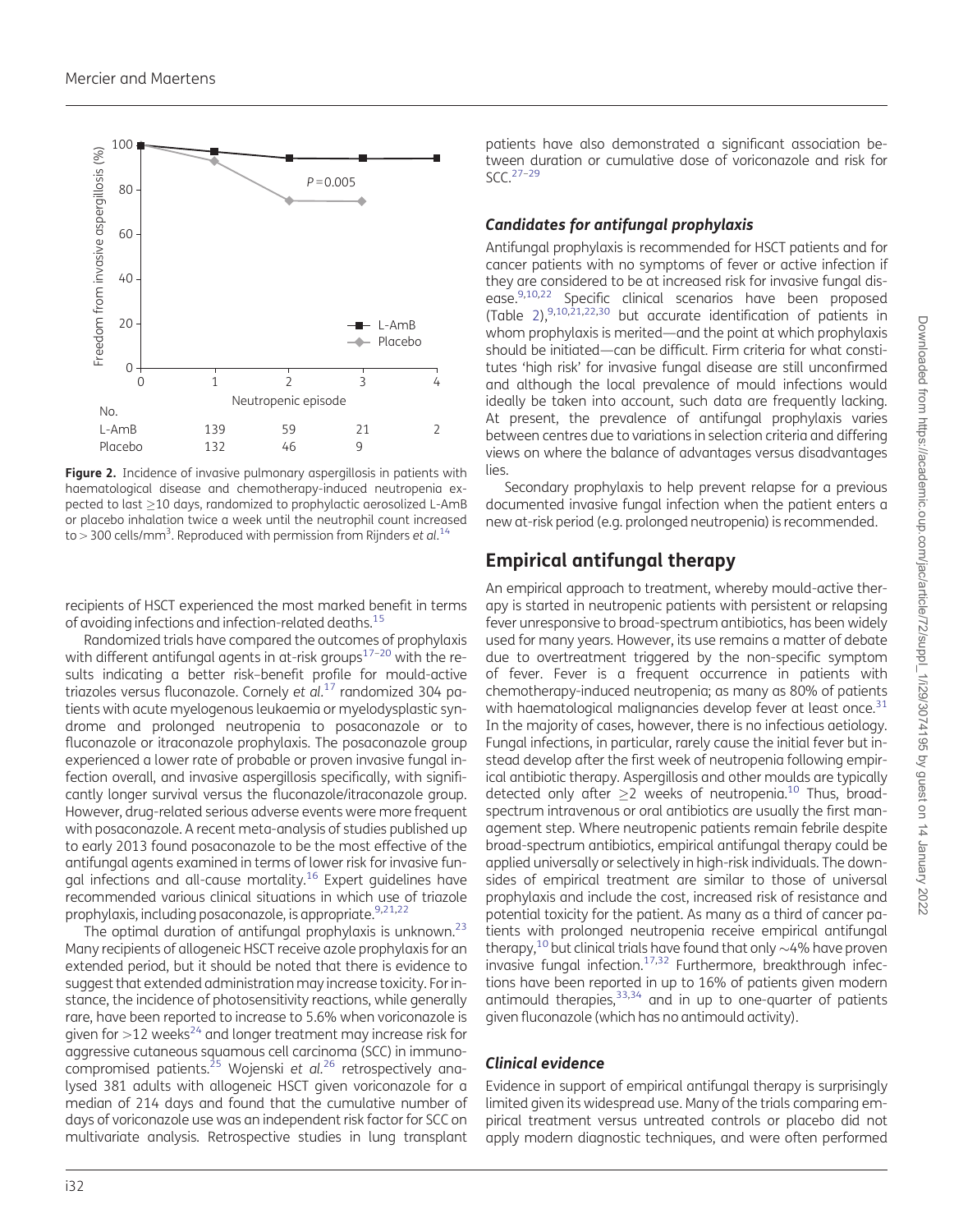| Treatment strategy | Candidate patients                                                                                                                                                                                                                                                                                                                                                                                                                                                                          | Clinical triggers to start treatment                                                                                                                                                                                                                                                                                                                                                                                                                                                                                                                            |
|--------------------|---------------------------------------------------------------------------------------------------------------------------------------------------------------------------------------------------------------------------------------------------------------------------------------------------------------------------------------------------------------------------------------------------------------------------------------------------------------------------------------------|-----------------------------------------------------------------------------------------------------------------------------------------------------------------------------------------------------------------------------------------------------------------------------------------------------------------------------------------------------------------------------------------------------------------------------------------------------------------------------------------------------------------------------------------------------------------|
| Prophylaxis        | • Patients undergoing intensive chemotherapy for AML or<br><b>MDS</b><br>• Allogeneic HSCT patients with prior invasive fungal infec-<br>tion, or expected neutropenia duration $\geq$ 2 weeks, GvHD<br>treated with prolonged immunosuppression, or prolonged<br>neutropenia immediately prior to allogeneic HSCT<br>• Not generally required for patients undergoing autologous<br><b>HSCT</b><br>• Not recommended for patients with an anticipated dur-<br>ation of neutropenia <7 days | • Not applicable                                                                                                                                                                                                                                                                                                                                                                                                                                                                                                                                                |
| Empirical          | • Patients with persistent or recurrent fever unresponsive to<br>broad-spectrum antibiotics with an expected duration of<br>neutropenia >7 days<br>• Not recommended in low-risk patients                                                                                                                                                                                                                                                                                                   | • Initiate empirical iv antifungal therapy with antimould<br>coverage if febrile neutropenia does not respond to broad-<br>spectrum antibiotics after 4-7 days and myeloid recovery<br>is not imminent. If the patient is already receiving oral<br>antifungal prophylaxis, switch to empirical iv therapy<br>• Possibly initiate iv antifungal therapy with antimould<br>coverage earlier in patients with a documented infection<br>who are clinically unstable with worsening signs of infec-<br>tion under antibiotic therapy, while fungal or other patho- |
| Pre-emptive        | • Patients who remain febrile after 4-7 days of broad-spec-<br>trum antibiotics but are clinically stable, with no clinical<br>symptoms of fungal infection, or signs of fungal infection<br>on chest and sinus CT scans, or negative serological assay<br>results for invasive fungal infection, and no recovery of<br>fungi from any of the body sites                                                                                                                                    | gens are being sought and identified<br>• Initiate iv antifungal therapy with antimould coverage im-<br>mediately on receipt of a positive biomarker test (e.g.<br>serum galactomannan) for invasive fungal infection, or<br>clinical signs of fungal infection, or chest or sinus CT evi-<br>dence of fungal infection (e.g. halo sign and/or<br>macronodule)                                                                                                                                                                                                  |

<span id="page-4-0"></span>Table 2. Overview of treatment strategies for invasive fungal disease (in haemato-oncology patients)<sup>[10](#page-8-0),[22,](#page-8-0)[30](#page-9-0)</sup>

iv, intravenous; MDS, myelodysplastic syndrome.

before today's prophylactic strategies were in place. Goldberg et al.[35](#page-9-0) performed a meta-analysis of five randomized controlled trials of empirical antifungal therapy versus no treatment or placebo, all but one of which employed amphotericin B preparations. They observed no significant effect of empirical therapy on all-cause mortality (relative risk 0.93; 95% CI 0.55-1.58).<sup>[35](#page-9-0)</sup> Invasive fungal infections were less frequent under empirical therapy, but event numbers were low[.35](#page-9-0)

Placebo-controlled trials of triazoles or echinocandin agents for empirical therapy are rare, but one double-blind randomized trial, published in 1987, compared intravenous miconazole versus placebo in 180 patients receiving cytotoxic therapy with an expected neutropenia duration of at least 2 weeks.<sup>36</sup> Miconazole was started simultaneously with empirical antibiotics, at the onset of fever, in contrast to current practice where it is delayed to determine whether the patient responds to antibiotics. Fungal sepsis was less frequent with miconazole ( $P = 0.03$ ) with a trend to fewer fatal fungal sepsis events ( $P = 0.08$ ). More recently, Maschmeyer et al.<sup>[37](#page-9-0)</sup> undertook a randomized, double-blind trial in which 147 high-risk haematology patients with neutropenia received either voriconazole immediately at onset of neutropenic fever, or placebo with voriconazole started only if fever persisted for 4 days; all patients were given broad-spectrum antibacterial

therapy. Immediate voriconazole did not reduce the incidence of probable or proven invasive fungal disease by week 4 compared with delayed voriconazole. Delaying antifungal therapy until fever has persisted despite antibiotic therapy appears rational.

Randomized trials comparing empirical therapy with voricon-azole<sup>38</sup> or the echinocandin caspofungin<sup>[32](#page-9-0),[39](#page-9-0)</sup> versus L-AmB have shown no significant difference in success rates but some secondary advantages and a superior safety and tolerability profile, particularly for caspofungin compared with L-AmB. Of note, mould-active triazoles should not be used empirically in a patient already receiving mould-active prophylaxis.

#### Candidates for empirical antifungal therapy

If an empirical treatment strategy is used, it should be given to high-risk patients who have no identified fever source and who continue to have fever after 4–7 days of broad-spectrum antibiotics, with an expected duration of neutropenia of  $>7$  days.<sup>10</sup> If the patient is already receiving oral antifungal prophylaxis, switching to empirical therapy with an intravenous agent is recommended[.10](#page-8-0) Earlier introduction of empirical therapy can be advisable in patients with a documented infection who are deteriorating clinically with worsening signs of infection under antibiotic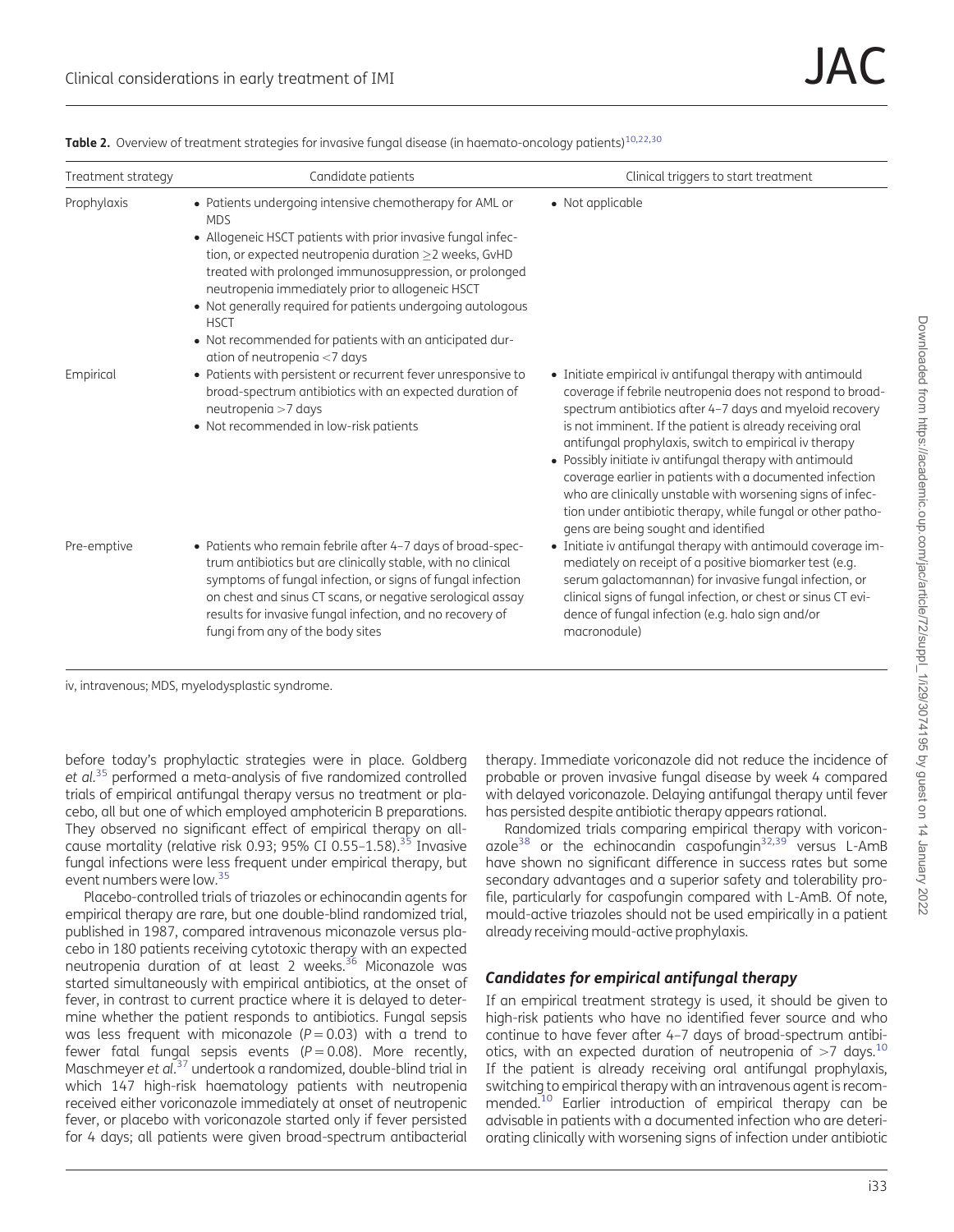therapy. Routine use of empirical therapy is not appropriate in lowrisk patients.[10](#page-8-0)

These criteria, however, will not detect patients with invasive mould infections who do not develop fever, e.g. highly immunosuppressed patients or those receiving high-dose steroids.

# Pre-emptive antifungal therapy

Empirical treatment was adopted in the 1980s prior to the advent of reliable non-invasive diagnostic techniques, since clinicians were unwilling to obtain tissue-based evidence in this frail population. More recently there has been growing interest in delaying antifungal treatment until an invasive fungal infection is confirmed ('pre-emptive' or 'diagnostics-driven' management). This more rigorous strategy has evolved following advances in the early detection of fungal infections, notably development of galactomannan and the  $\beta$ -(1-3)-D-glucan serum tests, in combination with high-resolution CT scanning. Pre-emptive treatment represents a more targeted treatment strategy than empirical therapy, and is usually applied to the subpopulation of neutropenic patients who are still febrile after 4-7 days of broad-spectrum antibiotics but who are clinically stable without clinical or other signs of fungal infection[.40](#page-9-0) Such patients should have no indication of fungal infection on CT scans of the chest or sinus, negative serology for invasive fungal infections and no recovery of fungi from any of the body sites. In these cases, antifungal therapy can be withheld until evidence of infection is provided by CT scans of the chest and sinuses, and/or serum tests. Since the sensitivity of a single serum test is low, serial tests are required before a fungal infection can be excluded for high-risk patients in whom empirical therapy has been withheld. Monitoring based on clinical and radiological signs with biweekly blood screening using galactomannan antigenaemia and a quantitative PCR assay has been proposed. $41,42$  Selfevidently, pre-emptive management is not feasible unless sensitive diagnostic testing and CT scanning are readily available. Hence, it should not be used in populations in which these tests appear to be less sensitive and predictive (e.g. critically ill patients).

### Clinical evidence

Pre-emptive therapy in selected patients (Table [2](#page-4-0)) allows treatment in cases of possible invasive fungal disease, achieving higher response rates than if treatment is withheld until the diagnosis is probable or proven. Cornely et al. re-evaluated outcomes in a prospective trial of L-AmB in patients with haematological malignancies with a halo or air crescent sign on chest CT, categorizing patients according to the European Organization for Research and Treatment of Cancer/Invasive Fungal Infections Cooperative Group and the National Institute of Allergy and Infectious Diseases Mycoses Study Group (EORTC/MSG) 2008 criteria.<sup>43</sup> Survival was compared between patients treated for 'possible' invasive disease (i.e. on the basis of radiological signs on CT but negative mycology results;  $n = 118$ ) or only once when invasive infection was probable or proven (i.e. both radiological CT and mycological evidence;  $n = 83$ ). Survival at week 6 was higher in the 'possible' cohort (Figure [3\)](#page-6-0). Herbrecht et al., similarly, re-categorized patients in a post-hoc analysis of data from a randomized comparative study of voriconazole versus amphotericin  $B^{44}$  by applying the EORTC/MSG 2008 criteria.<sup>45</sup> Of the 277 patients considered to have definite or

probable invasive aspergillosis in the original study.<sup>[44](#page-9-0)</sup> 59 proven, 178 probable and 106 possible cases were identified after recategorization[.45](#page-9-0) The primary endpoint of partial or complete response at week 12 was more frequent with voriconazole than amphotericin B in the possible cases as well as in mycologically documented episodes, with a similar magnitude of difference (26.2% and 24.3%, respectively)[.45](#page-9-0)

There is limited evidence comparing empirical versus preemptive management strategies. Cordonnier and colleagues compared 14 day survival with empirical versus pre-emptive antifungal therapy in an open-label, multicentre randomized trial.<sup>46</sup> A total of 293 patients were enrolled within 2 days of developing fever, all of whom had haematological malignancies or had undergone autologous HSCT, with neutropenia expected to last at least 10 days. Antifungal prophylaxis was given as per local practice to 42% and 48% of patients in the empirical and pre-emptive groups, respectively. Empirical therapy (amphotericin B or L-AmB, depending on renal function) was started on day 4 of persistent fever despite antibacterial treatment. Pre-emptive treatment, triggered by various predefined clinical, laboratory and imaging criteria, also comprised amphotericin B or L-AmB. The primary endpoint, proportion of patients alive at 14 days after recovery from neutropenia was similar between groups (97.3% with empirical therapy, 95.1% with pre-emptive therapy).[46](#page-9-0) As expected, fewer patients received antifungal therapy in the pre-emptive group (Figure [4](#page-7-0)), and when the cost of therapy was adjusted to assume that all treated patients received L-AmB, drug costs were  $\sim$  40% lower than with empirical treatment (mean  $E$ 2509 versus  $E$ 4261 at 2005 prices; P<0.001). Invasive fungal infections were more frequent with pre-emptive therapy (Figure [4\)](#page-7-0) but mortality related to fungal infections was similar (2.1% versus 0% in the empirical group;  $P = 0.11$ ).<sup>[46](#page-9-0)</sup> More recently, the costs associated with empirical therapy using amphotericin B, L-AmB or caspofungin compared with preemptive therapy using amphotericin B, voriconazole or L-AmB were analysed from a UK perspective.<sup>[47](#page-9-0)</sup> Results indicated that the pre-emptive strategy incurred 32% lower total costs due to lower drug use and fewer adverse events. Contrasting results have been reported in a randomized, multicentre trial comparing empirical versus pre-emptive therapy with L-AmB in 409 patients after allogeneic HSCT.[48](#page-9-0) Empirical therapy was started if fever continued for 5 days, while pre-emptive treatment was started in response to a positive PCR analysis or after 5 days of fever. Use of antifungal therapy was higher in the pre-emptive arm (57.1% versus 36.7% with empirical therapy;  $P < 0.0001$ ), partly due to the high rate of single false-positive PCR results in the pre-emptive group. Perhaps the most robust data to date are derived from an open-label study from Australia in which 240 haemato-oncology patients at high risk for invasive aspergillosis were randomized to empirical therapy based on culture results and history, or to a pre-emptive strategy in which treatment was initiated based on galactomannan and PCR results.<sup>49</sup> Antifungal drugs were administered to 32% of the empirical therapy cohort compared with 15% of the pre-emptive therapy group ( $P = 0.002$ ).

Randomized trials of empirical versus pre-emptive treatment using modern triazole agents have not been performed.

For pre-emptive management to be successful, laboratory and imaging tests must be performed promptly with results provided quickly (within 24 h, or a maximum of 48 h). In invasive pulmonary aspergillosis, after the early stage of infection following conidia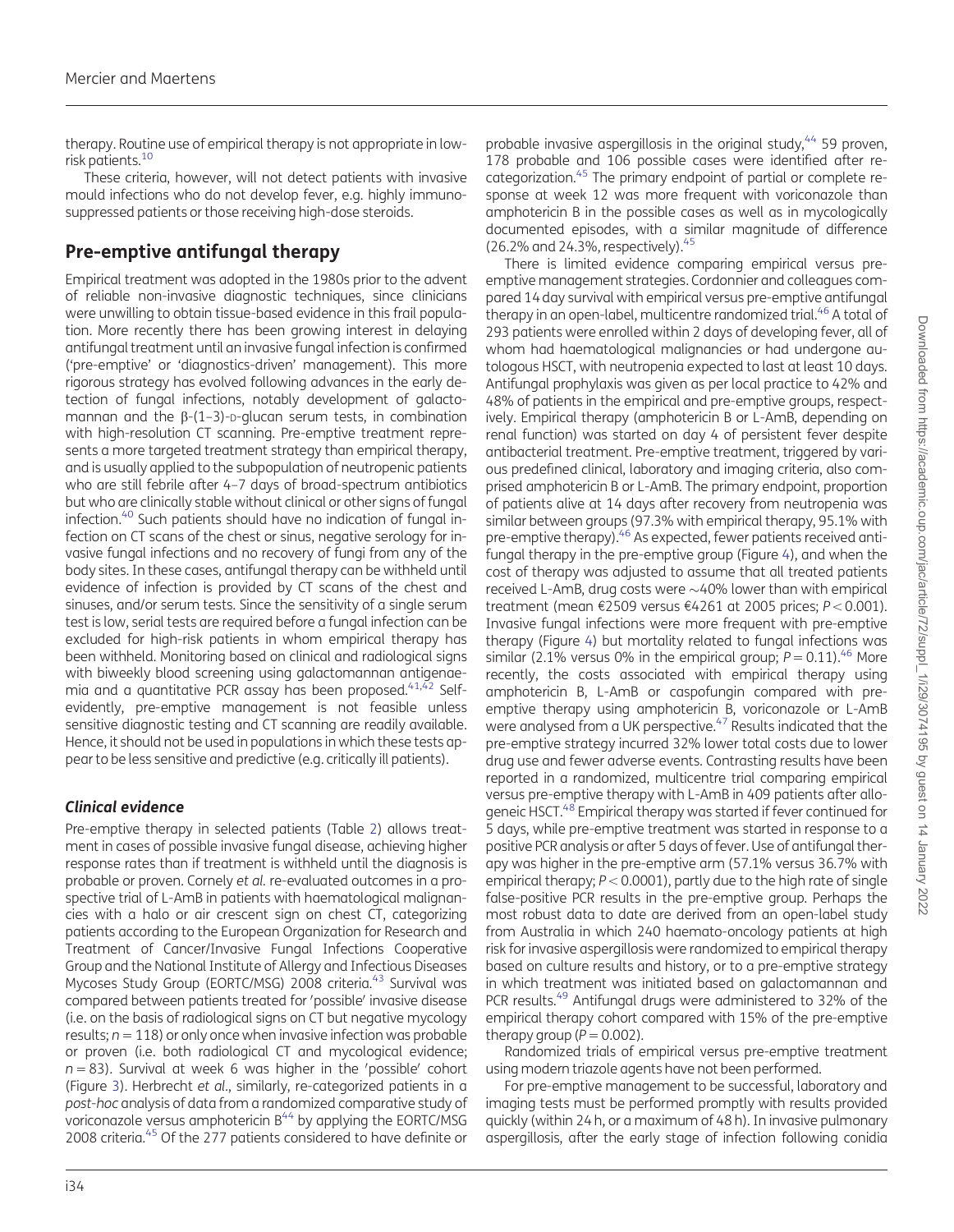<span id="page-6-0"></span>

Figure 3. Survival in allogeneic HSCT patients from the time at which L-AmB at an initial dose of (a) 3 mg/kg or (b) 10 mg/kg was initiated for possible invasive fungal disease (i.e. radiological signs on CT with negative mycology results) or probable/proven invasive fungal disease (i.e. radiological signs on CT and possible biomarker, microscopy or culture). Reproduced with permission from from Cornely et al.<sup>[43](#page-9-0)</sup>

inhalation, hyphae become sequestered within dense inflammatory foci, creating a barrier to adequate antifungal exposure. A neutropenic rabbit model of invasive aspergillosis in the lung has shown that pulmonary infarction develops as soon as 24 h after infection, and that even a 72 h delay in starting antifungal treatment obviates the improvement in fungal burden seen when treatment was started early (within 24-48 h of infection).<sup>50</sup> Greene et al.<sup>[51](#page-9-0)</sup> demonstrated the importance of prompt treatment in an analysis of chest CT images from 235 patients with definite or probable acute invasive pulmonary aspergillosis taking part in a study of voriconazole versus amphotericin B as the primary therapy. Patients in

whom treatment was started at the point where a halo sign was detected, an early radiological manifestation of invasive pulmonary aspergillosis,  $31$  showed significantly higher treatment response rates and improved survival compared to those in whom treatment was started after the halo sign stage. A delay of several days before performing a CT scan can miss onset of the halo sign, with a commensurate delay in intervention. Similarly, Chamilos et al.<sup>[52](#page-9-0)</sup> retrospectively assessed 70 patients with haematological malignancy and mucormycosis and found a 2-fold increase in mortality for patients in whom the start of intravenous antimould therapy was delayed by  $\geq$ 6 days from the onset of symptoms.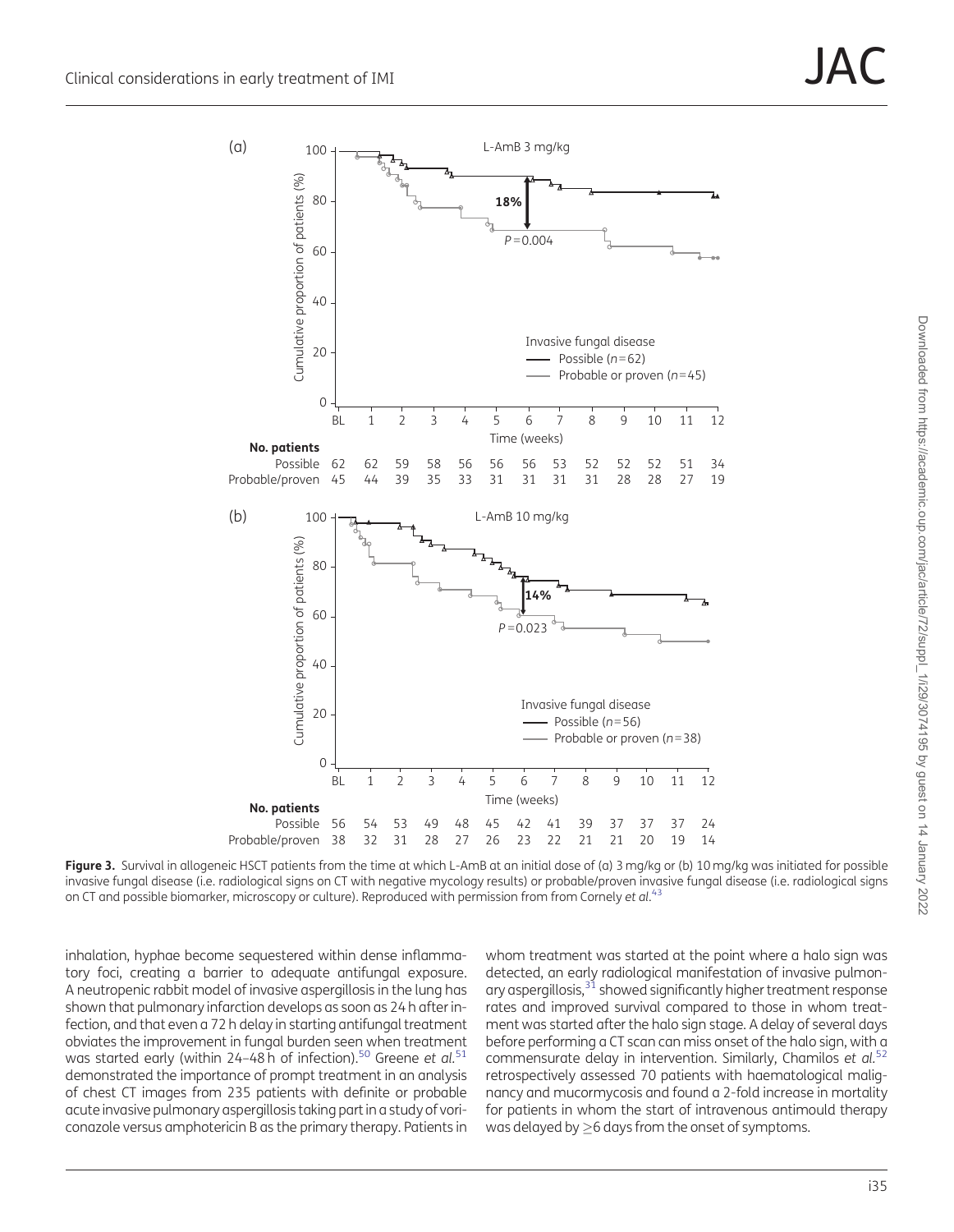<span id="page-7-0"></span>

Figure 4. Cumulative incidence of antifungal therapy and IFI in febrile patients with haematological malignancies or autologous HSCT in whom neutropenia was expected to last  $\geq$ 10 days, randomized to empirical therapy or pre-emptive therapy with amphotericin B or L-AmB. IFI, inva-sive fungal infection. Adapted with permission from Cordonnier et al.<sup>[46](#page-9-0)</sup>

#### Candidates for diagnostics-driven antifungal therapy

Pre-emptive therapy may be an appropriate alternative to empirical therapy in neutropenic patients who remain febrile after 4–7 days of broad-spectrum antibiotics but who are clinically stable (Table [2\)](#page-4-0). Patients should have negative CT scans and serological assays, with no fungal colonization of any of the body sites. Careful monitoring is essential, with intravenous antifungal treatment started immediately if a blood culture is positive for fungal pathogens, or if indicated by a positive biomarker test such as serum galactomannan, positive CT findings on chest or sinus scans (e.g. halo sign), histopathological evidence or highly suggestive clinical signs (e.g. pleuritic chest pain or periorbital swelling) of a fungal infection.

### Areas for future research

Despite significant recent advances, the available tools for diagnosing invasive mould disease are far from perfect and clinicians still struggle to make a timely diagnosis. Therefore, the search for novel targets and platforms that could further improve our diagnostic capabilities continues. PCR-based methods have been developed for the diagnosis of many diseases, including mould disease. Real-time PCR is a highly sensitive technique that can be applied to many specimen types. However, lack of standardization between assays (either in-house or commercially available), and the use of varied protocols involving different specimens, extraction techniques, molecular targets, amplification platforms and detection techniques has hampered their acceptance. Fortunately, the European Aspergillus PCR Initiative has made tremendous progress in standardizing protocols for efficient DNA extraction and amplification[.52–56](#page-9-0) Currently, clinical validation in multicentre prospective trials is ongoing. Other more investigational tools include: a lateral-flow device developed for point-of-care diagnosis of invasive aspergillosis;<sup>[57](#page-9-0),[58](#page-9-0)</sup> an electronic nose (or eNose) device that can discriminate between various lung diseases

Pending the outcomes of ongoing and planned validations of these surrogate markers for diagnosing invasive fungal infection or disease, it is likely that the future lies in combining diagnostic tools, either to rule out disease (based on their combined high negative predictive value) or to confirm disease (based on the positive predictive value of the combination). Ultimately, this should allow a smooth transition from universal antifungal prophylaxis or empirical antifungal therapy to an individualized approach. $11$  Understanding the test performance in specific patient populations (e.g. haematology versus solid organ transplants) as well as in different clinical specimens (e.g. serum/ plasma versus bronchoalveolar lavage) and acknowledging the strengths and limitations of different strategies is important to maximize the clinical benefit of antifungal drugs in an economically useful way.

### Conclusions

Characterization of different patterns of invasive fungal disease is essential if the appropriate treatment strategy is to be applied (Figure [1](#page-2-0)). Risk assessment and close monitoring can then be applied to try to balance the opposing risks of over- and undertreatment in this vulnerable population. The indications for prophylaxis are relatively well defined in current expert guidelines, but in practice, identifying patients at high risk in whom prophylaxis should be instigated can be problematic. Furthermore, there is no accepted consensus on whether an empirical or pre-emptive strategy is preferable for neutropenic febrile patients who do not respond to broad-spectrum antibiotics. Empirical antifungal therapy is widely used but the evidence does not support a benefit for all-cause mortality. Although early studies found a reduction in invasive fungal infections, the conclusions were based on small numbers in trials performed before current antifungal prophylactic regimens, without baseline confirmation of fungal infection, and using outdated diagnostic criteria, and are not necessarily applicable today. Given the poor prognosis associated with invasive fungal infections, however, expert guidelines recommend that empirical therapy be implemented in high-risk groups with persist-ent neutropenic fever<sup>[6,20,27](#page-8-0)</sup> and this approach is expected to continue at centres where the diagnostic capacity cannot support preemptive management. While pre-emptive treatment is appealing, the necessary monitoring and detailed treatment algorithms can be complex and require a multidisciplinary effort.

Many important questions are still unanswered. Which are the ideal patients for prophylaxis, empirical or pre-emptive therapy? What approach should be followed in neutropenic patients who develop persistent fever while receiving antimould prophylaxis—is empirical or pre-emptive therapy more suitable? If a pre-emptive strategy is followed, are clinical and radiological signs or a serum biomarker the optimal trigger for treatment, and which biomarker should be used? How long should maintenance therapy be continued after successful first-line therapy? While very considerable advances have been made in clinical decision-making, reducing the burden of invasive fungal infections in immunocompromised patients remains a work in progress.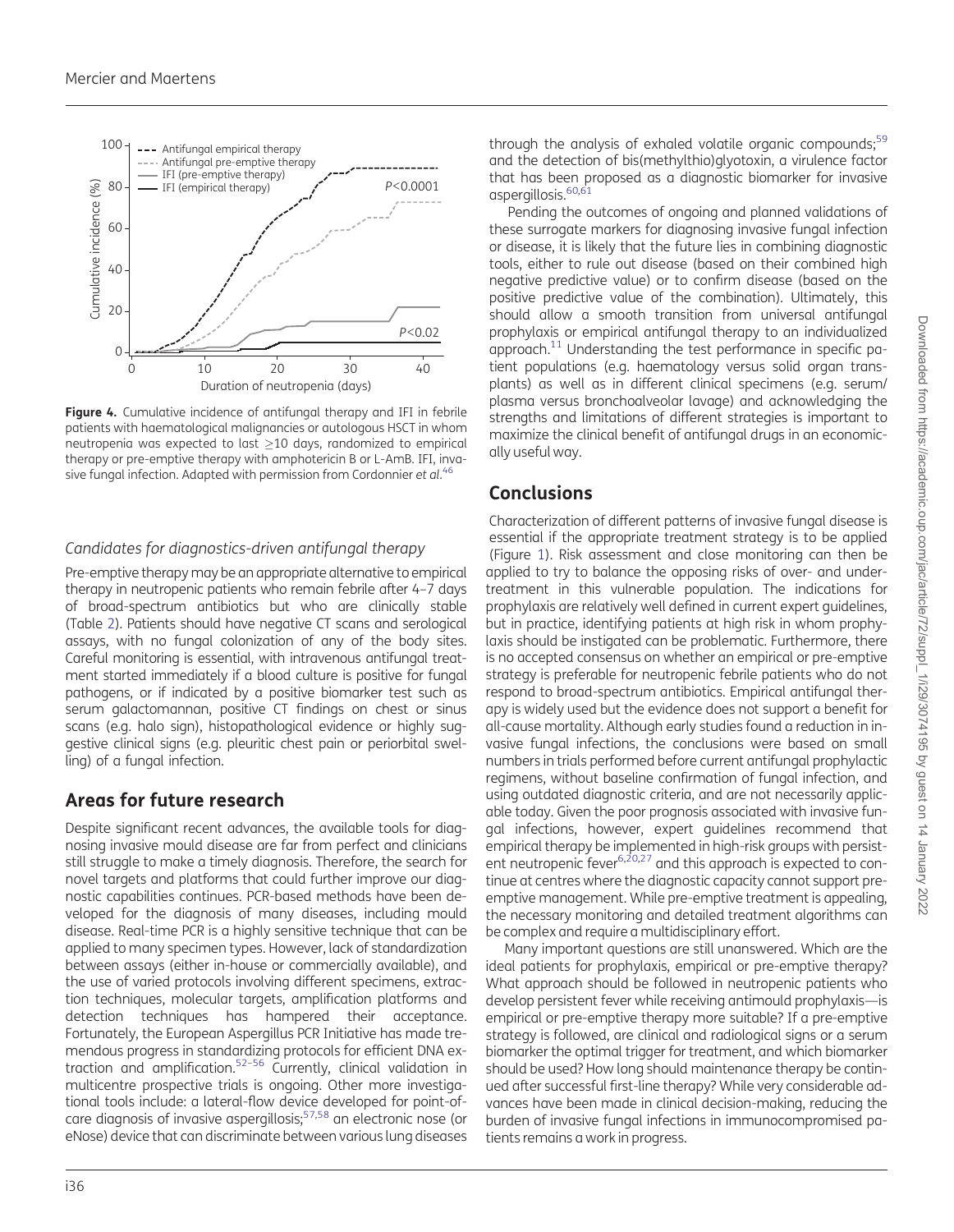## <span id="page-8-0"></span>Funding

This Supplement was funded by an unrestricted grant from Basilea Pharmaceutica International Ltd, Basel, Switzerland. Editorial support was provided by a freelance medical writer (C. Dunstall) with funding from Basilea.

### Transparency declarations

T. M. has received speaker's honoraria from Gilead Sciences. J. M. has served as consultant to Schering-Plough, Gilead Sciences, Merck, Sharp & Dohme, Pfizer Inc., Astellas Pharma, Basilea, Bio-Rad, Fujisawa Healthcare, Inc., Zeneus (Cephalon), Viropharma, and Boehringer-Ingelheim, Amgen and Shire; has been a member of the speaker's bureau for Schering-Plough, Gilead Sciences, Merck, Sharp & Dohme, Pfizer Inc., Basilea, Bio-Rad, Fujisawa Healthcare, Inc., Astellas Pharma and Zeneus (Cephalon); and has received research funding from Bio-Rad, Merck, Sharp & Dohme, Gilead Sciences and Pfizer Inc.

This article forms part of a Supplement sponsored by Basilea Pharmaceutica International Ltd, Basel, Switzerland.

### Author contributions

Both authors developed the article in collaboration with a freelance medical writer.

### References

1 Pagano L, Caira M, Picardi M et al. Invasive aspergillosis in patients with acute leukemia: Update on morbidity and mortality—SEIFEM-C report. Clin Infect Dis 2007; 44: 1524–5.

2 Upton A, Kirby KA, Carpenter P et al. Invasive aspergillosis following hematopoietic cell transplantation: outcomes and prognostic factors associated with mortality. Clin Infect Dis 2007; 44: 531–40.

3 Herbrecht R, Bories P, Moulin JC et al. Risk stratification for invasive aspergillosis in immunocompromised patients. Ann N Y Acad Sci 2012; 1272: 23–30.

4 Koulenti D, Garnacho-Montero J, Blot S. Approach to invasive pulmonary aspergillosis in critically ill patients. Curr Opin Infect Dis 2014; 27: 174–83.

5 de Pauw BE, Viscoli C. Managina invasive fungal infections: relying on clinical instincts or a rational navigation system? J Antimicrob Chemother 2011; 66: Suppl 1:i55–i58.

6 Maertens JA, Nucci M, Donnelly JP. The role of antifungal treatment in hematology. Haematologica 2012; 97: 325-7.

7 Vandewoude KH, Blot SI, Depuydt P et al. Clinical relevance of Aspergillus isolation from respiratory tract samples in critically ill patients. Crit Care 2006; **10**: R31.

8 Meersseman W, Lagrou K, Maertens J et al. Galactomannan in bronchoalveolar lavage fluid: a tool for diagnosing aspergillosis in intensive care unit patients. Am J Respir Crit Care Med 2008; 177: 27–34.

9 Groll AH, Castagnola E, Cesaro S et al. Fourth European Conference on Infections in Leukaemia (ECIL-4): guidelines for diagnosis, prevention, and treatment of invasive fungal diseases in paediatric patients with cancer or allogeneic haemopoietic stem-cell transplantation. Lancet Oncol 2014; 15: e327–40.

10 Freifield AG, Bow EJ, Sepkowitz KA et al. Clinical practice guideline for the use of antimicrobial agents in neutropenic patients with cancer: 2010 update by the Infectious Diseases Society of America. Clin Infect Dis 2011; 52: e56–93.

11 Nucci M, Anaissie E. How we treat invasive fungal diseases in patients with acute leukemia: the importance of an individualized approach. Blood 2014; 124: 3858–69.

12 Herbrecht R, Caillot D, Cordonnier C et al. Indications and outcomes of antifungal therapy in French patients with haematological conditions or recipients of haematopoietic stem cell transplantation. J Antimicrob Chemother 2012; 67: 2731–8.

13 Goodman JL, Winston DJ, Greenfield RA et al. A controlled trial of fluconazole to prevent fungal infections in patients undergoing bone marrow transplantation.N Engl J Med 1992; 326: 845–51.

14 Rijnders BJ, Cornelissen JJ, Slobbe L et al. Aerosolized liposomal amphotericin B for the prevention of invasive pulmonary aspergillosis during prolonged neutropenia: a randomized, placebo-controlled trial. Clin Infect Dis 2008; 46: 1401–8.

15 Ziakas PD, Kourbeti IS, Voulgarelis M et al. Effectiveness of systemic antifungal prophylaxis in patients with neutropenia after chemotherapy: a meta-analysis of randomized controlled trials. Clin Ther 2010; 32: 2316–36.

16 Pechlivanoglou P, Le HH, Daenen S et al. Mixed treatment comparison of prophylaxis against invasive fungal infections in neutropenic patients receiving therapy for haematological malignancies: a systematic review. J Antimicrob Chemother 2014; 69: 1-11.

17 Cornely OA, Maertens J, Winston DJ et al. Posaconazole vs. fluconazole or itraconazole prophylaxis in patients with neutropenia. N Engl J Med 2007; 356: 348–59.

18 Ullmann AJ, Lipton JH, Vesole DH et al. Posaconazole or fluconazole for prophylaxis in severe graft-versus-host disease. N Engl J Med 2007; 356: 335–47.

19 Wingard JR, Carter SL, Walsh TJ et al. Randomized double-blind trial of fluconazole versus voriconazole for prevention of invasive fungal infection after allogeneic hematopoietic cell transplantation. Blood 2010; 116: 5111–8.

20 Marks DI, Pagliuca A, Kibbler CC, IMPROVIT Study Group et al. Voriconazole versus itraconazole for antifungal prophylaxis following allogeneic haematopoietic stem-cell transplantation. Br J Haematol 2011; 155: 318–27.

21 European Society of Clinical Microbiology and Infectious Diseases/ European Fungal Infection Study Group. European Conference on Infections in Leukemia 5; primary antifungal prophylaxis. [https://www.ebmt.org/](https://www.ebmt.org/Contents/Resources/Library/ECIL/Documents/2014%20ECIL5/ECIL5antifungalprophylaxis%20%2020062014%20Final.pdf) [Contents/Resources/Library/ECIL/Documents/2014%20ECIL5/ECIL5antifun](https://www.ebmt.org/Contents/Resources/Library/ECIL/Documents/2014%20ECIL5/ECIL5antifungalprophylaxis%20%2020062014%20Final.pdf) [galprophylaxis%20%2020062014%20Final.pdf](https://www.ebmt.org/Contents/Resources/Library/ECIL/Documents/2014%20ECIL5/ECIL5antifungalprophylaxis%20%2020062014%20Final.pdf)

22 Walsh TJ, Anaissie EJ, Denning DW et al. Treatment of aspergillosis: clinical practice guidelines of the Infectious Diseases Society of America. Clin Infect Dis 2008; 46: 327–60.

23 Marr KA, Bow E, Chiller T et al. Fungal infection prevention after hematopoietic cell transplantation. Bone Marrow Transplant 2009; 44: 483–7.

24 Food and Drug Administration Antiviral Drugs Advisory Committee 2001. Briefing Document for Voriconazole (Oral and Intravenous Formulations). [http://www.fda.gov/ohrms/dockets/ac/01/briefing/3792b2\\_01\\_Pfizer.pdf](http://www.fda.gov/ohrms/dockets/ac/01/briefing/3792b2_01_Pfizer.pdf)

25 Cowen EW, Nguyen JC, Miller DD et al. Chronic phototoxicity and aggressive squamous cell carcinoma of the skin in children and adults during treatment with voriconazole. J Am Acad Dermatol 2010; 62:  $31 - 7$ 

26 Wojenski DJ, Bartoo GT, Merten JA et al. Voriconazole exposure and the risk of cutaneous squamous cell carcinoma in allogeneic hematopoietic stem cell transplant patients. Transpl Infect Dis 2015; 17: 250–8.

27 Singer JP, Boker A, Metchnikoff C et al. High cumulative dose exposure to voriconazole is associated with cutaneous squamous cell carcinoma in lung transplant recipients. J Heart Lung Transplant 2012; 31: 694-9.

28 Feist A, Lee R, Osborne S et al. Increased incidence of cutaneous squamous cell carcinoma in lung transplant recipients taking long-term voriconazole. J Heart Lung Transplant 2012; 31: 1177-81.

29 Zwald FO, Spratt M, Lemos BD et al. Duration of voriconazole exposure: an independent risk factor for skin cancer after lung transplantation. Dermatol Surg 2012; 38: 1369–74.